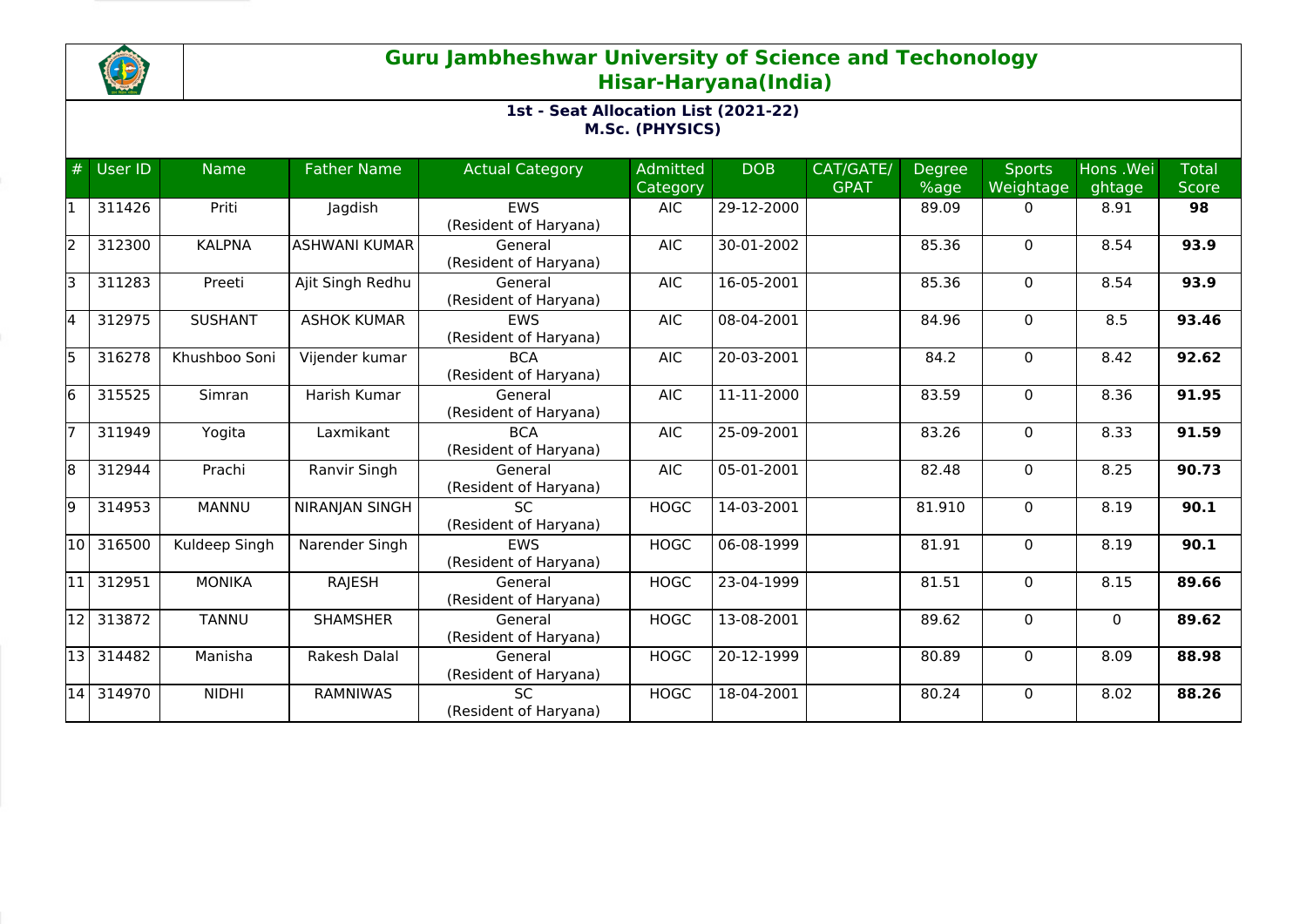

| #               | <b>User ID</b> | <b>Name</b>         | <b>Father Name</b>   | <b>Actual Category</b> | Admitted    | <b>DOB</b> | CAT/GATE/   | <b>Degree</b> | <b>Sports</b> | Hons .Wei    | <b>Total</b> |
|-----------------|----------------|---------------------|----------------------|------------------------|-------------|------------|-------------|---------------|---------------|--------------|--------------|
|                 |                |                     |                      |                        | Category    |            | <b>GPAT</b> | %age          | Weightage     | ghtage       | <b>Score</b> |
| 15              | 316949         | Bhawna              | Rakesh               | EWS                    | <b>HOGC</b> | 19-06-2000 |             | 80.22         | 0             | 8.02         | 88.24        |
|                 |                |                     |                      | (Resident of Haryana)  |             |            |             |               |               |              |              |
| 16              | 315041         | Mansi               | Bharpur              | <b>BCB</b>             | <b>HOGC</b> | 21-10-2000 |             | 80.15         | 0             | 8.02         | 88.17        |
|                 |                |                     |                      | (Resident of Haryana)  |             |            |             |               |               |              |              |
| 17              | 315107         | <b>ANKITA YADAV</b> | <b>SUDHIR</b>        | <b>BCB</b>             | <b>HOGC</b> | 03-02-2001 |             | 79.15         | 0             | 7.92         | 87.07        |
|                 |                |                     |                      | (Resident of Haryana)  |             |            |             |               |               |              |              |
| 18              | 315824         | Vikas Singh         | Rishipal             | General                | <b>HOGC</b> | 01-08-2000 |             | 78.70         | $\mathbf 0$   | 7.87         | 86.57        |
|                 |                |                     |                      | (Resident of Haryana)  |             |            |             |               |               |              |              |
| 19 I            | 310797         | <b>MOHIT</b>        | <b>SATBIR</b>        | SC                     | <b>HOGC</b> | 01-08-1999 |             | 78.28         | $\mathbf 0$   | 7.83         | 86.11        |
|                 |                |                     |                      | (Resident of Haryana)  |             |            |             |               |               |              |              |
| 20              | 315723         | <b>SONIA</b>        | <b>JOGI RAM</b>      | General                | <b>HOGC</b> | 25-07-2000 |             | 85.77         | $\mathbf{0}$  | $\mathbf{0}$ | 85.77        |
|                 |                |                     |                      | (Resident of Haryana)  |             |            |             |               |               |              |              |
| 21              | 310242         | <b>GAURAV</b>       | <b>JAI BHAGWAN</b>   | EWS                    | <b>HOGC</b> | 24-02-2000 |             | 77.67         | 0             | 7.77         | 85.44        |
|                 |                |                     |                      | (Resident of Haryana)  |             |            |             |               |               |              |              |
| $\overline{22}$ | 314773         | <b>ANJALI</b>       | <b>SURESH KUMAR</b>  | General                | <b>HOGC</b> | 03-09-2000 |             | 85.37         | $\mathbf 0$   | $\Omega$     | 85.37        |
|                 |                |                     |                      | (Resident of Haryana)  |             |            |             |               |               |              |              |
| 23              | 313013         | <b>VIDHI</b>        | <b>BIRJU SINGH</b>   | <b>SC</b>              | <b>HOGC</b> | 18-11-2000 |             | 77.37         | 0             | 7.74         | 85.11        |
|                 |                |                     |                      | (Resident of Haryana)  |             |            |             |               |               |              |              |
| $\overline{24}$ | 313092         | Sony                | Madan Gopal          | General                | <b>HOGC</b> | 07-11-2000 |             | 85.10         | $\mathbf 0$   | $\Omega$     | 85.1         |
|                 |                |                     |                      | (Resident of Haryana)  |             |            |             |               |               |              |              |
| 25              | 310136         | <b>BHAWNA</b>       | <b>RAGHBIR</b>       | General                | <b>HOGC</b> | 14-03-2001 |             | 77.33         | $\mathbf 0$   | 7.73         | 85.06        |
|                 |                |                     | <b>SHARMA</b>        | (Resident of Haryana)  |             |            |             |               |               |              |              |
| 261             | 312960         | <b>RITIKA</b>       | <b>SUKHDYAL</b>      | <b>EWS</b>             | <b>HOGC</b> | 23-12-2000 |             | 84.90         | $\mathbf 0$   | $\Omega$     | 84.9         |
|                 |                |                     |                      | (Resident of Haryana)  |             |            |             |               |               |              |              |
| $\overline{27}$ | 314965         | ANJALI JANGRA       | <b>BHAGWAT DAYAL</b> | <b>BCA</b>             | <b>HOGC</b> | 12-04-2000 |             | 76.89         | 0             | 7.69         | 84.58        |
|                 |                |                     |                      | (Resident of Haryana)  |             |            |             |               |               |              |              |
| $\overline{28}$ | 317085         | Preeti              | Bijender Singh       | <b>BCB</b>             | BCB3        | 02-06-2000 |             | 76.64         | 0             | 7.66         | 84.3         |
|                 |                |                     |                      | (Resident of Haryana)  |             |            |             |               |               |              |              |
| $\overline{29}$ | 312660         | <b>GAGAN DEEP</b>   | <b>INDER SINGH</b>   | <b>EWS</b>             | <b>EWS</b>  | 22-02-2000 |             | 83.06         | $\mathbf 0$   | $\Omega$     | 83.06        |
|                 |                |                     |                      | (Resident of Haryana)  |             |            |             |               |               |              |              |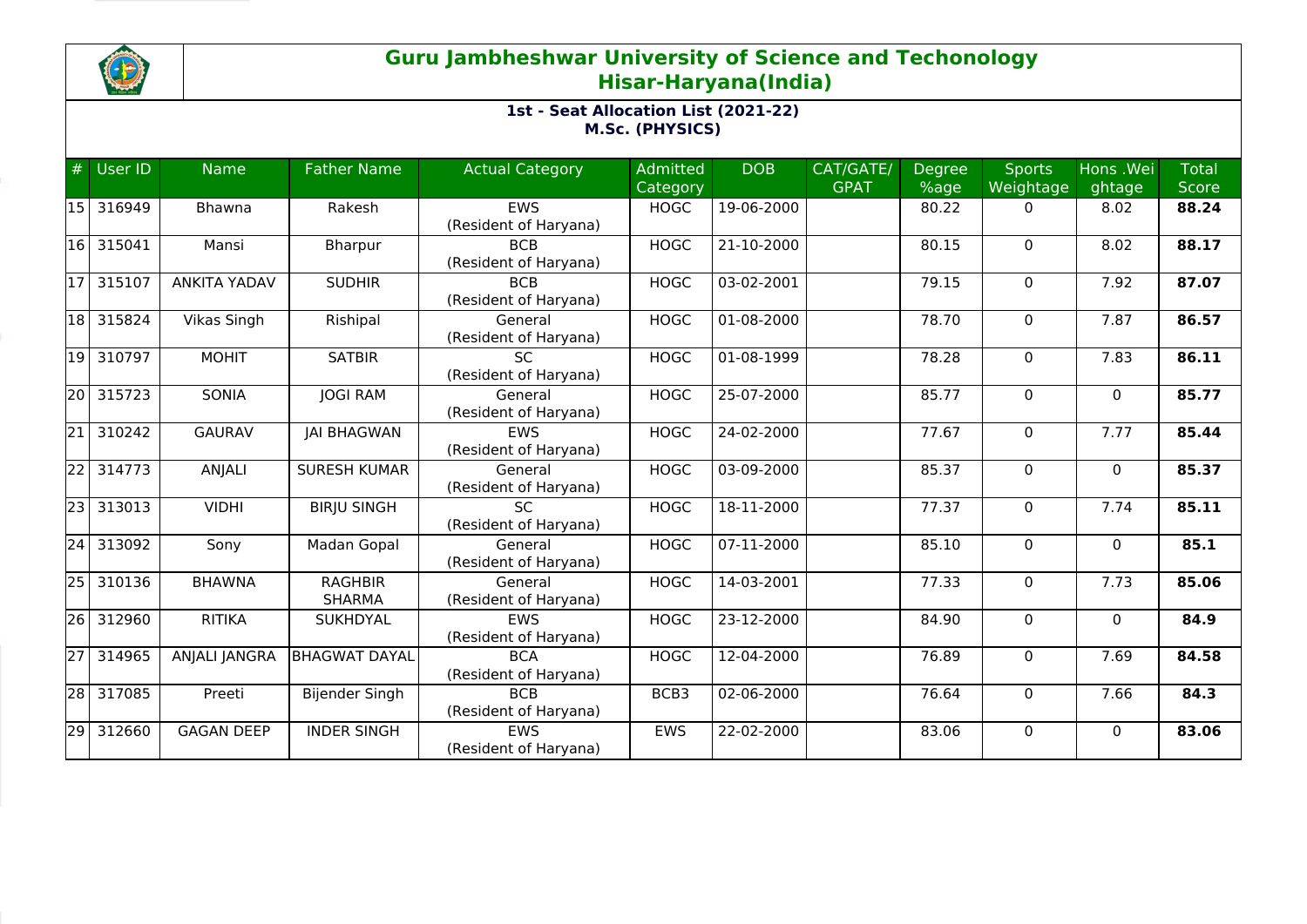

| #               | User ID | <b>Name</b>        | <b>Father Name</b>   | <b>Actual Category</b> | Admitted<br>Category | <b>DOB</b>       | CAT/GATE/<br><b>GPAT</b> | Degree<br>%age | <b>Sports</b><br>Weightage | Hons .Wei<br>ghtage | <b>Total</b><br>Score |
|-----------------|---------|--------------------|----------------------|------------------------|----------------------|------------------|--------------------------|----------------|----------------------------|---------------------|-----------------------|
|                 |         |                    |                      |                        |                      |                  |                          |                |                            |                     |                       |
| 30 I            | 314043  | <b>SAPNA</b>       | <b>DHANPAT SINGH</b> | <b>BCA</b>             | BCA3                 | 12-10-2000       |                          | 83.00          | 0                          | $\mathbf{0}$        | 83                    |
|                 |         |                    |                      | (Resident of Haryana)  |                      |                  |                          |                |                            |                     |                       |
| 31              | 310155  | Renu               | Satish               | <b>BCA</b>             | BCA3                 | 24-08-2000       |                          | 82.93          | $\mathbf 0$                | $\mathbf{0}$        | 82.93                 |
|                 |         |                    |                      | (Resident of Haryana)  |                      |                  |                          |                |                            |                     |                       |
| 32              | 310457  | Ritu               | Surender Singh       | <b>BCB</b>             | BCB3                 | 23-11-1999       |                          | 75.04          | $\Omega$                   | 7.5                 | 82.54                 |
|                 |         |                    |                      | (Resident of Haryana)  |                      |                  |                          |                |                            |                     |                       |
| 33              | 313562  | Sheetal Kumari     | Ravinder Singh       | <b>EWS</b>             | EWS                  | 12-04-2001       |                          | 82.4           | $\mathbf 0$                | $\mathbf{0}$        | 82.4                  |
|                 |         |                    |                      | (Resident of Haryana)  |                      |                  |                          |                |                            |                     |                       |
| 34              | 314093  | Suman              | Shamsher Singh       | $\overline{SC}$        | <b>DSC</b>           | 22-03-2001       |                          | 82.00          | $\mathbf 0$                | $\Omega$            | $\overline{82}$       |
|                 |         |                    |                      | (Resident of Haryana)  |                      |                  |                          |                |                            |                     |                       |
| $351$           | 313954  | <b>POOJA</b>       | <b>TARSEM</b>        | <b>BCB</b>             | BCB3                 | 19-01-2000       |                          | 81.90          | $\mathbf 0$                | $\mathbf{0}$        | 81.9                  |
|                 |         |                    |                      | (Resident of Haryana)  |                      |                  |                          |                |                            |                     |                       |
| 36              | 314206  | <b>MOHIT</b>       | <b>SURESH KUMAR</b>  | <b>SC</b>              | <b>DSC</b>           | 12-03-2001       |                          | 73.69          | 0                          | 7.37                | 81.06                 |
|                 |         |                    |                      | (Resident of Haryana)  |                      |                  |                          |                |                            |                     |                       |
| $\overline{37}$ | 310640  | <b>MONIKA</b>      | <b>ANIL SONI</b>     | <b>BCA</b>             | BCA3                 | 03-11-1999       |                          | 80.89          | $\Omega$                   | $\Omega$            | 80.89                 |
|                 |         |                    |                      | (Resident of Haryana)  |                      |                  |                          |                |                            |                     |                       |
| 38              | 313744  | <b>JYOTI</b>       | PADAM PAL            | SC.                    | <b>DSC</b>           | 23-09-2000       |                          | 80.65          | 0                          | $\mathbf{0}$        | 80.65                 |
|                 |         |                    |                      | (Resident of Haryana)  |                      |                  |                          |                |                            |                     |                       |
| 39              | 314059  | <b>RENU</b>        | <b>SUBHASH</b>       | <b>BCA</b>             | BCA3                 | $06 - 02 - 2001$ |                          | 79.8           | $\mathbf 0$                | $\mathbf{0}$        | 79.8                  |
|                 |         |                    | <b>CHANDER</b>       | (Resident of Haryana)  |                      |                  |                          |                |                            |                     |                       |
| 40              | 313827  | <b>EKTA RANI</b>   | <b>DILBAG SINGH</b>  | <b>BCA</b>             | BCA3                 | 21-02-2001       |                          | 79.50          | $\Omega$                   | $\Omega$            | 79.5                  |
|                 |         |                    |                      | (Resident of Haryana)  |                      |                  |                          |                |                            |                     |                       |
| 41              | 311606  | <b>NISHA</b>       | <b>VIJAY PAL</b>     | <b>EWS</b>             | <b>SGCH</b>          | 17-04-2000       |                          | 79.48          | $\mathbf 0$                | $\mathbf{0}$        | 79.48                 |
|                 |         |                    |                      | (Resident of Haryana)  |                      |                  |                          |                |                            |                     |                       |
| 42              | 316993  | <b>DEEPA YADAV</b> | HARBHAGAT            | <b>BCB</b>             | BCB3                 | 09-08-2001       |                          | 78.83          | 0                          | $\mathbf 0$         | 78.83                 |
|                 |         |                    |                      | (Resident of Haryana)  |                      |                  |                          |                |                            |                     |                       |
| 43              | 312333  | Anjali devi        | Pawan kumar          | <b>BCA</b>             | BCA3                 | 08-07-2000       |                          | 71.63          | 0                          | 7.16                | 78.79                 |
|                 |         |                    |                      | (Resident of Haryana)  |                      |                  |                          |                |                            |                     |                       |
| 44              | 310178  | <b>MONIKA</b>      | <b>RAJESH KUMAR</b>  | <b>BCA</b>             | BCA3                 | 25-12-2001       |                          | 78.20          | $\mathbf 0$                | $\Omega$            | 78.2                  |
|                 |         |                    |                      | (Resident of Haryana)  |                      |                  |                          |                |                            |                     |                       |